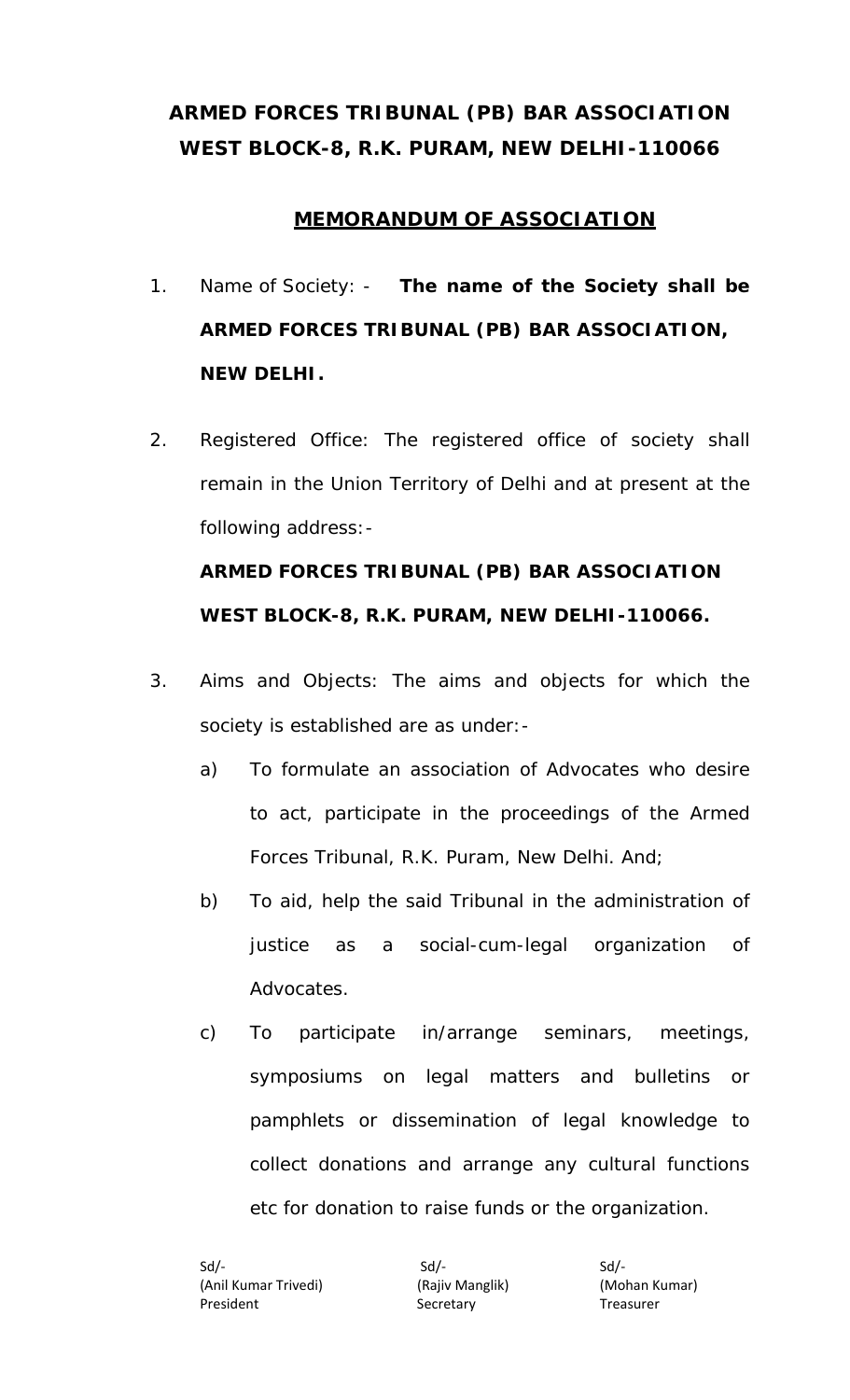- d) All the incomes, earnings, movable or immovable properties of the society shall be solely utilized and applied towards the promotion of its aim and object only as set forth in the Memorandum of Association and no portion thereof shall be paid or transferred directly or indirectly by way of dividends, bonus, profits or in any manner whatsoever to the present or past members of the society or to say person claiming through anyone or more of the present or the past members. No member of the society shall have any personal claim on any movable or immovable properties of the society or make any profit, whatsoever by virtue of his membership.
- 4. **Governing Body**: The names, address, occupation and designation of the present members of general body/Managing Committee to whom the management of the society is entrusted as required under section 2 of the society Registration Act, 1960, as applicable to U.T. of Delhi are as follows:

| <b>SL</b><br><b>NO</b> | NAME(IN FULL<br>CAPITAL)                  | <b>ADDRESS</b>                                                                                 | <b>OCCUPA</b><br><b>TION</b> | <b>DESIGNA</b><br><b>TION</b> |
|------------------------|-------------------------------------------|------------------------------------------------------------------------------------------------|------------------------------|-------------------------------|
| 01                     | ANIL KUMAR<br><b>TRIVEDI</b>              | J-50, Street No.1,   Advocate   President<br>Old Roshanpura,<br>Najafgarh, New<br>Delhi-110043 |                              |                               |
| 02                     | <b>MRS</b><br><b>TINU</b><br><b>BAJWA</b> | 199-D Pocket-C Advocate<br>Siddarth Extension,<br><b>New Delhi-110014</b>                      |                              | Vice-<br>President            |
| 03                     | <b>RAJIV</b><br><b>MANGLIK</b>            | BL-122, I Block, Advocate<br>Hari Nagar, New<br>Delhi-110064                                   |                              | Secretary                     |
| 04                     | <b>K.RAMESH</b>                           | B-75 Hilansh<br>Society Plot no 1<br>Sector 10 Dwarka,                                         | Advocate                     | Joint.<br>Secretary           |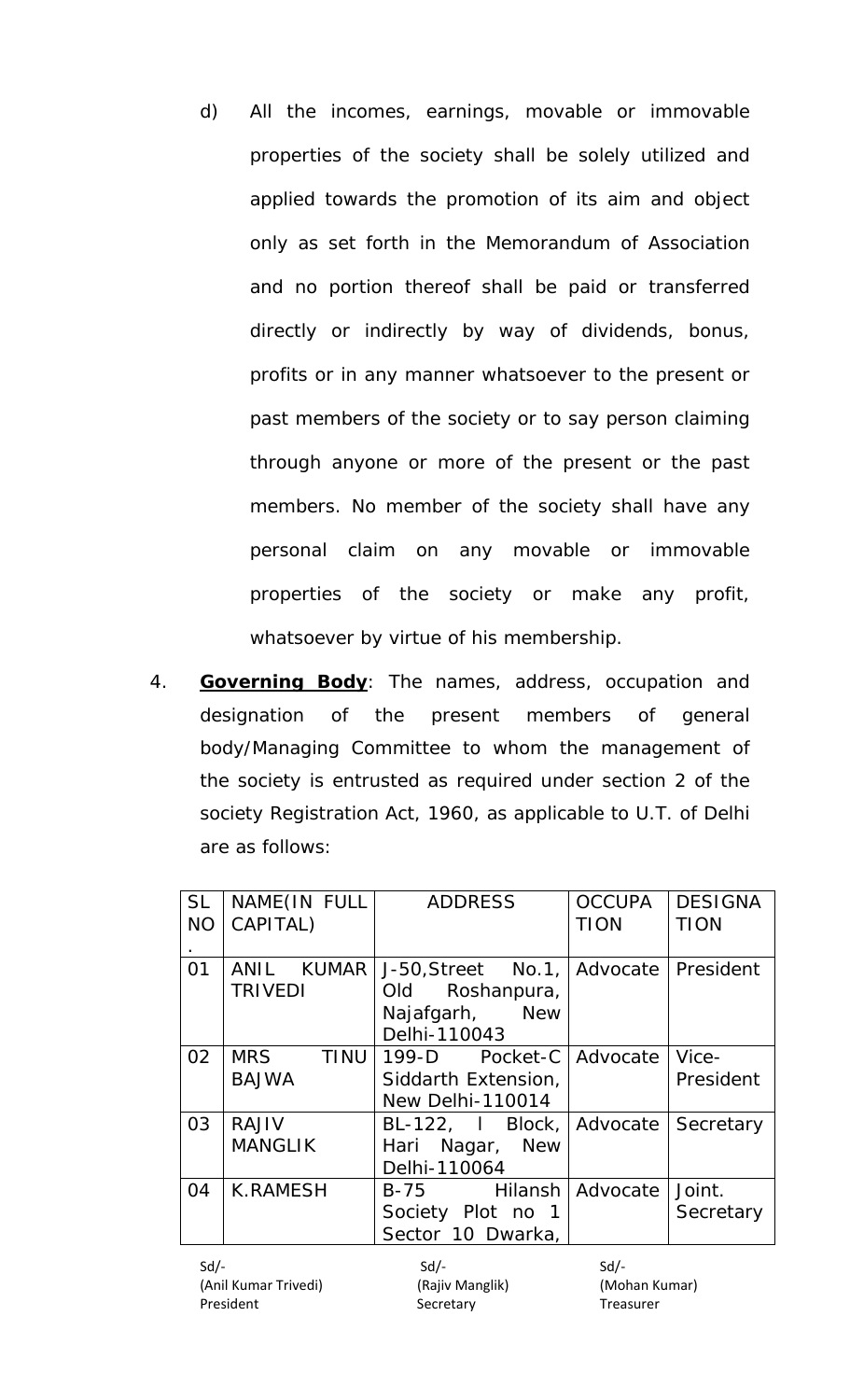|                |              | New Delhi-75             |                      |  |
|----------------|--------------|--------------------------|----------------------|--|
| 0 <sub>5</sub> | <b>MOHAN</b> | 83-Milansaar             | Advocate   Treasurer |  |
|                | <b>KUMAR</b> | <b>Apartment Paschim</b> |                      |  |
|                |              | Vihar New Delhi          |                      |  |

5. **DESIROUS PERSONS**: - We, the undersigned are desirous of forming a society namely **Armed Forces Tribunal (PB) Bar Association**, **New Delhi** under the Societies Registration Act, 1860 as applicable to the National Capital Territory of Delhi in the pursuance of the memorandum of association of the society: -

| <b>SL</b><br><b>NO</b> | Name & Address                                                                                     | <b>OCCUPA</b><br><b>TION</b> | Signature |
|------------------------|----------------------------------------------------------------------------------------------------|------------------------------|-----------|
| 01                     | ANIL KUMAR TRIVEDI,<br>J-50, Street No.1, Old<br>Roshanpura, Najafgarh,<br><b>New Delhi-110043</b> | Advocate                     | Sd        |
| 02                     | MRS TINU BAJWA,<br>199-D Pocket-C Siddarth<br>Extension, New Delhi-<br>110014                      | Advocate                     | $Sd$ -    |
| 03                     | RAJIV MANGLIK,<br>BL-122, L-Block, Hari<br>Nagar, New Delhi-110064                                 | Advocate                     | Sd        |
| 04                     | K.RAMESH,<br>B-75 Hilansh Society Plot<br>no 1 Sector 10 Dwarka,<br>New Delhi-75                   | Advocate                     | Sd        |
| 05                     | <b>MOHAN KUMAR,</b><br>83-Milansaar Apartment<br>Paschim Vihar New Delhi                           | Advocate                     | $Sd$ -    |
| 06                     | M. K. GAUR<br>RZA - 404, Gali No 4, Raj<br>Nagar, Palam Colony,<br><b>New Delhi</b>                | Advocate                     | $Sd$ -    |
| 07                     | Ms. JYOTI SINGH<br>1031 Pocket B&C Sector-<br>A, Vasant Kunj, New<br>Delhi                         | Advocate                     | Sd        |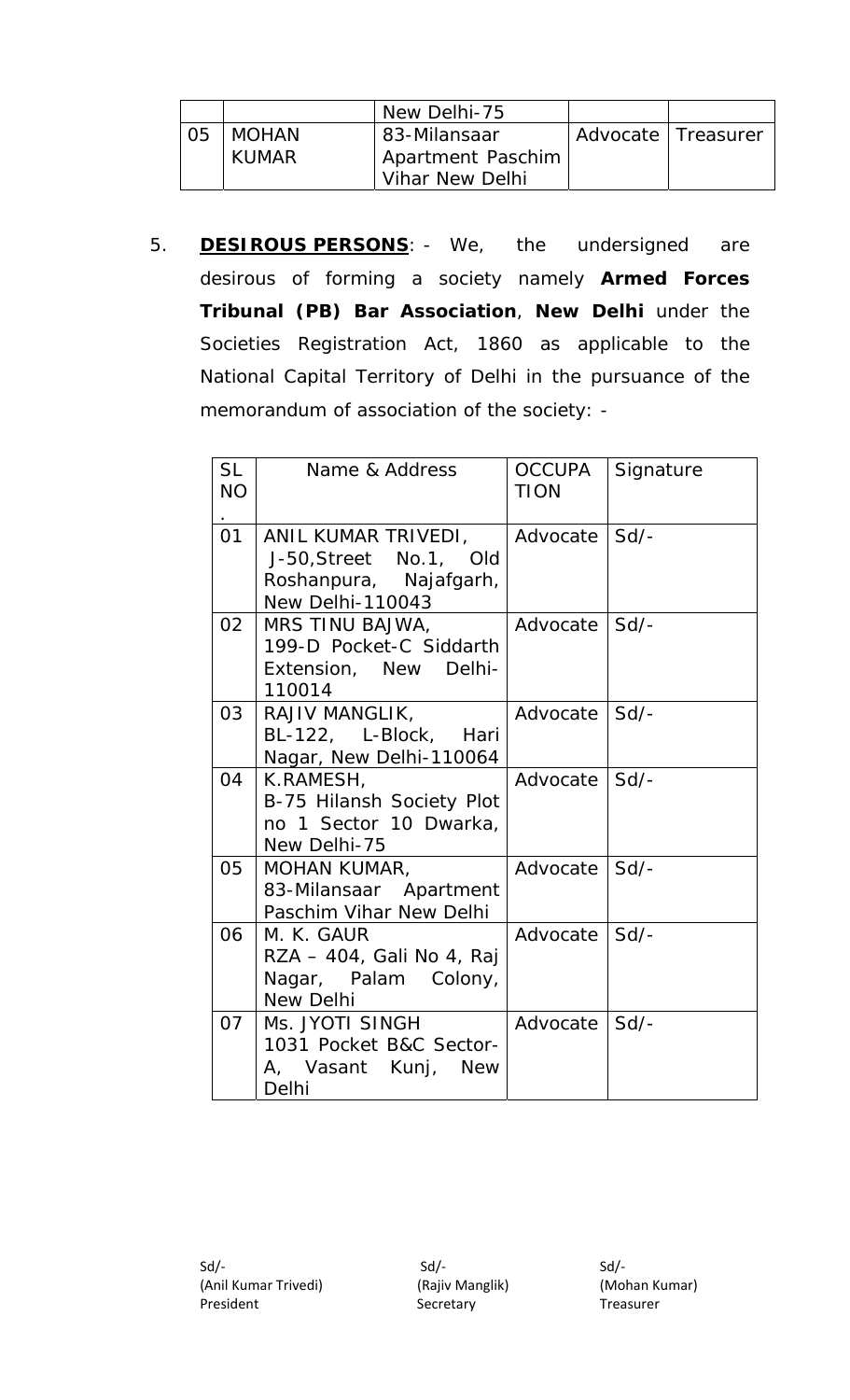#### **ARMED FORCES TRIBUNAL (PB) BAR ASSOCIATION**

#### **NEW DELHI**

#### 1. **Rules and regulations.**

For carrying out the aims and objects given in the Memorandum and for internal management of the Association, the following rules and regulations are made by the Association namely:-

- (i) Name of the Society :- The Association is named **Armed Forces Tribunal (PB) Bar Association, New Delhi**. The Registered office of the Society shall remain in the Union territory of Delhi and at present it is at the following address **ARMED FORCES TRIBUNAL (PB) BAR ASSOCIATION WEST BLOCK-VIII, R.K. PURAM, NEW DELHI-110066**
- (ii) Membership defined: An Advocate who enrolls himself as member of the association and subscribes to the aims and objects of the association or an association of advocates who may be admitted as member provided that it subscribes to the aims and objects of the association. The term member includes members.
- (iii) Admission and Qualification for member ship.
	- a) An advocate enrolled as such under the Indian Advocate's Act.
	- b) An association of Advocates duly recognized/ who may be admitted as Members/Associate Members on payment of prescribed admission fee on prescribed fee. The decision of the President in the matter of enrolment of member/life member/Associate member shall be final. An application for membership will be made by those desirous of enrolling as such giving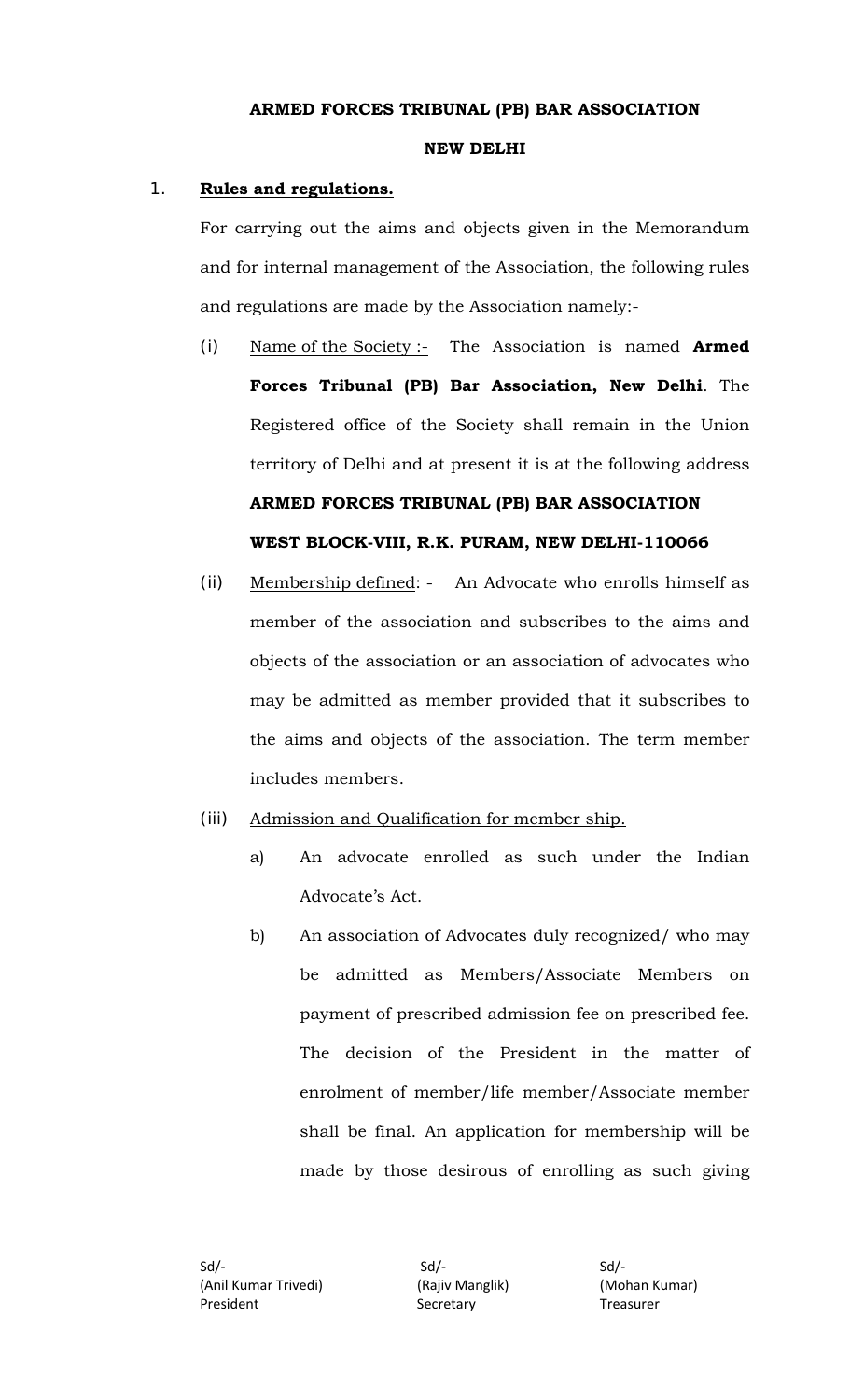necessary particulars and obtainable from the office of the society on payment of prescribed Fee.

c) The names of the persons desirous of enrolling as members will be displayed on the notice board for inviting any objection to their being so enrolled from members before the applications are processed further to obtain the order of the president.

(iv) Subscription: -

a. Life Members - Advocates who pay Rs. 10,000/- and admission fee of Rs 500/-.

b. Members – Advocates who pay Rs. 600/- per annum and admission fee of Rs. 500/-.

c. Associate members – Associations of Branch Armed Forces Tribunal who pay Rs 1000/- per annum.

d. Library Membership- The subscription of Library membership will be decided as and when the Bar Library is set up.

e. Patterns-in-Chief : Subject to their consent being obtained the President of India and the Vice-President of India ex- officio during their term of office.

f. Patrons

 (i) Subject to their consent being obtained the Prime Minister of India, Minister of Law & Justice, Minister of State/ Dy Minister of Law ex-officio durin g their terms of office.

(ii) Subject to their consent being obtained, the Hon'ble Chief Justice of India, Justices of the Supreme court of India ex-officio during their term of office.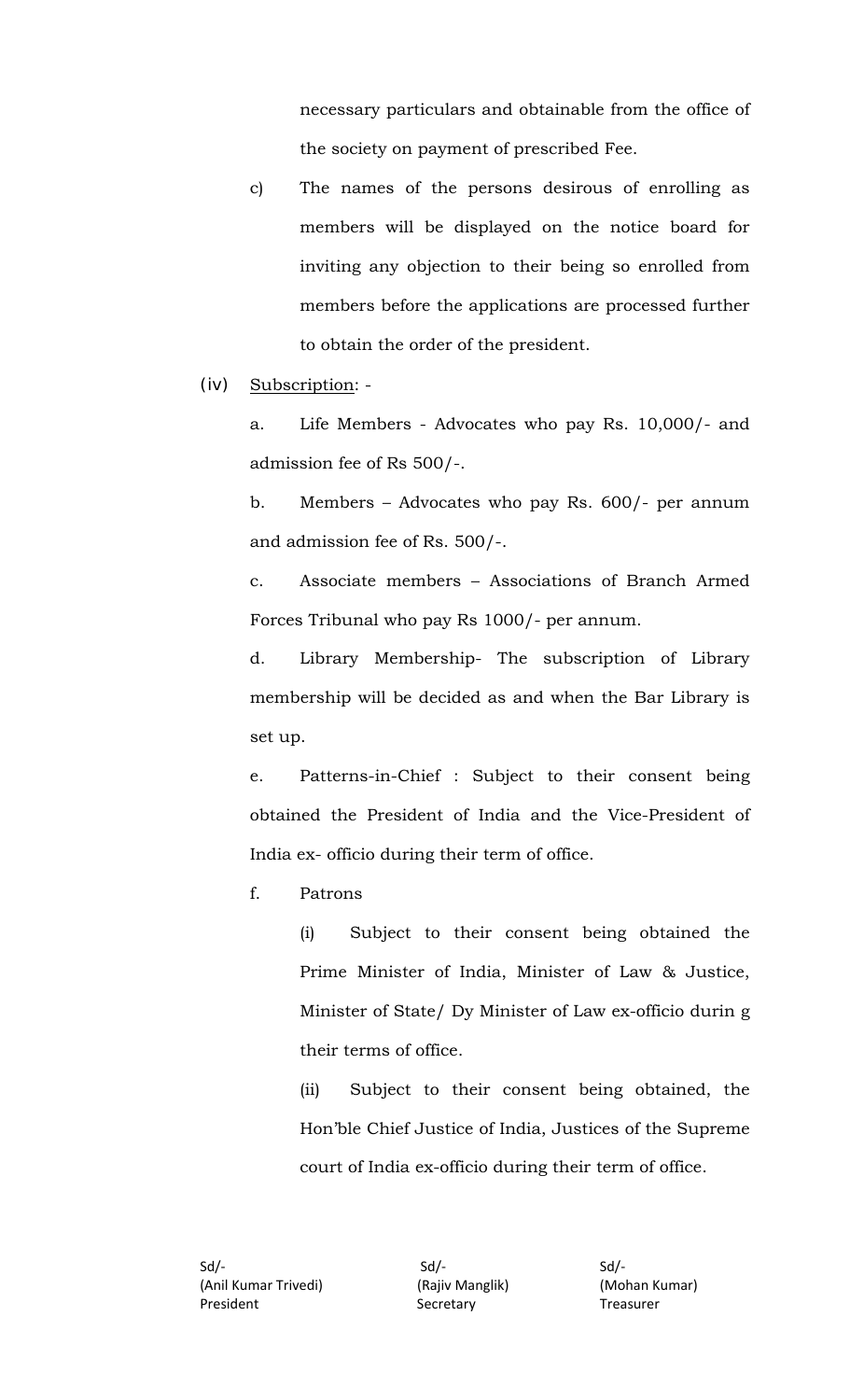(iii) Subject to their consent being obtained, the Chairman, Members of Armed Forces Tribunal exofficio during their term of office.

(iv) Ex-Presidents of Delhi High Court Bar Association/Any Administrative Tribunal BAR Association who are not holding any other office of membership of the Managing committee of this Bar association, if they so desire.

(v) Shri A.K. Behera, Advocate, Ex-President of Central Administrative Principal Bench BAR Association, New Delhi will be the Patron of this Bar Association.

- (v) Cessation of membership
	- a. The action of the president in discharging Member/life member for misconduct shall not be questioned. However reasons for discharge shall be known to the member.
	- b. Name of member/Associate member may be removed from the list of the members if membership fee and not paid by him. On re-admission, the member may be required to pay arrears of membership fee or a fresh admission fee in the discretion of the managing Committee.
	- c. A member may resign from his membership of the Association and the resignation will be effective from the date of its acceptance by the President of the Association.
- $Sd$  /-  $Sd$  /-  $Sd$  /-(Anil Kumar Trivedi) (Rajiv Manglik) (Mohan Kumar) President Secretary Treasurer (vi) Right and privileges of membership: - The members will have the right to participate in the Annual/ extra ordinary meeting of the General Body called/ convened to transact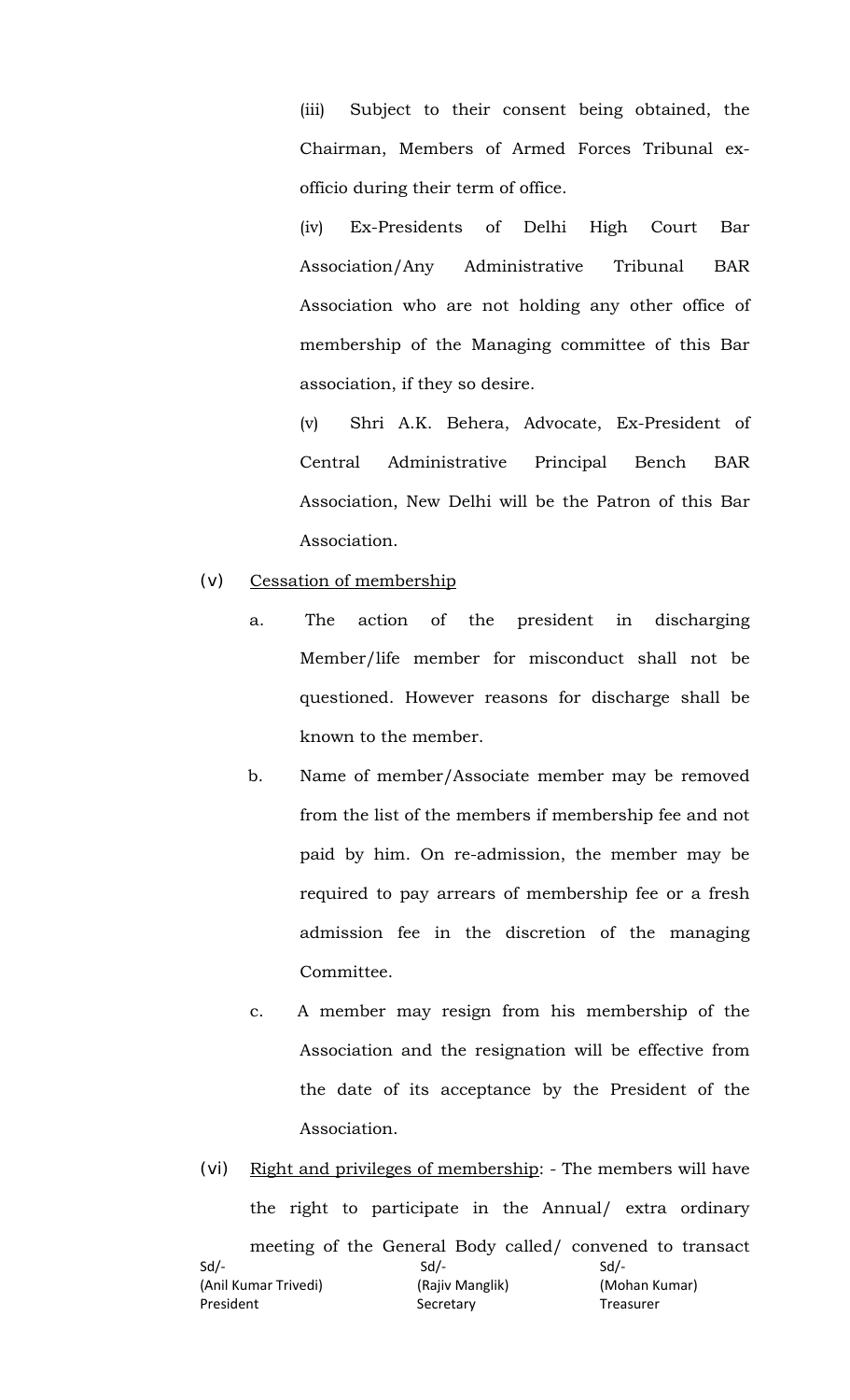the agenda of the society and will have the right of vote in making decisions thereof.

- 2. General Body
	- (1) General body defined Members of the Association collectively will formulate the general body of the Association.
	- (2) Powers and duties/functions of the general body
		- a. Full powers to decide any matter (s) concerning the association including inter alia the power to revise/modify the constitution and rules and regulations of the association. The provisions of the memorandum of Association/constitution will be changed only by a 2/3rd majority of the members duly convened/called General Body Meeting, present in the meeting. In the event of equality of votes, the President or the Vice President in his absence presiding over the meeting, will have a casting vote. This same rule will also apply to any move to revise/modify the rules and regulations of the association. The President will have the right to address the general body in his discretion before putting the matter to vote.
		- b. All other matter will be decided by a simple majority vote in the general body meeting and in the event of a tie, the President or the vice-president acting on his behalf in his absence, will exercise a casting vote in his discretion.
		- c. The General body will have an obligation to perform the duties and the functions stated in the Memorandum of the Association and rules and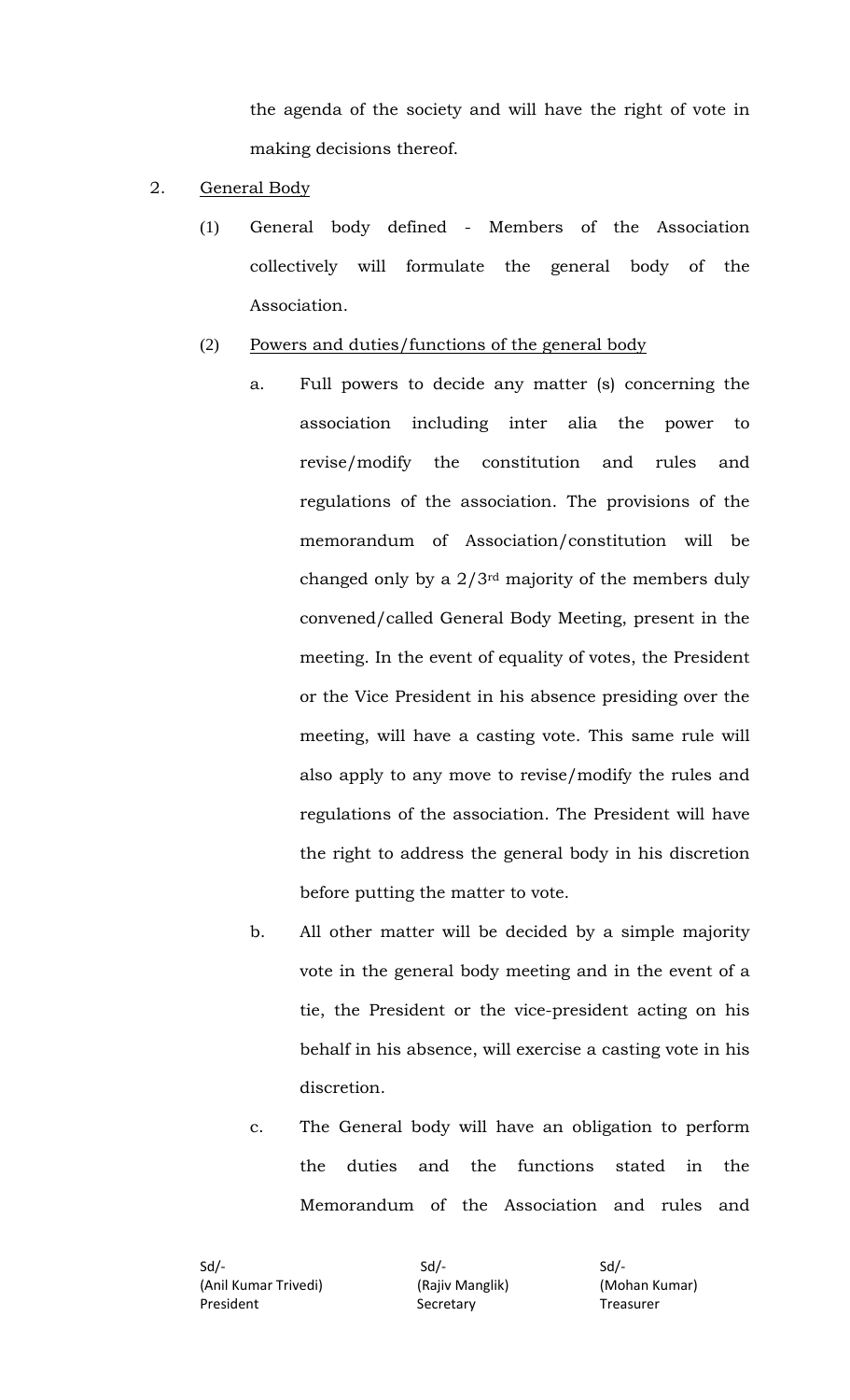regulation herein as enjoined upon it for its performance.

#### (3) Quorum and Notice of meeting and periodicity of meetings:-

(1) There will be annual general body meeting of the members for which due notice will be given 21 days prior to the meeting. 1/10 of the members shall form the quorum provided that there will be no quorum necessary in an adjourned meeting which may be convened after half an hour after the appointed time on the same day.

(2) Extra-Ordinary General Body Meeting may be called any time by the President on request of the majority of the members of the association made in writing to the Secretary of the association. No quorum will be necessary for such meeting.

#### 3. Managing/Governing /Executive Body:-

- (i) Managing/Governing/Executive Body will be defined as per the Memorandum of the Association. The Advocates enrolled with the Bar Council of Delhi only are eligible to hold the office of President, Vice-President, Secretary, Joint Secretary and Treasurer.
- (ii) Composition of the Managing Committee Menders/Office bearers can be changed/varied with the consent/approval of the General body.
- (iii) Minimum and maximum strength of the Managing Committee and office bearers can be changed with the consent/approval of the General Body. For the present the maximum strength is 11 members.
	- (a) President:- Who shall be Senior Advocate or an Advocate of 10 Years standing at the Bar.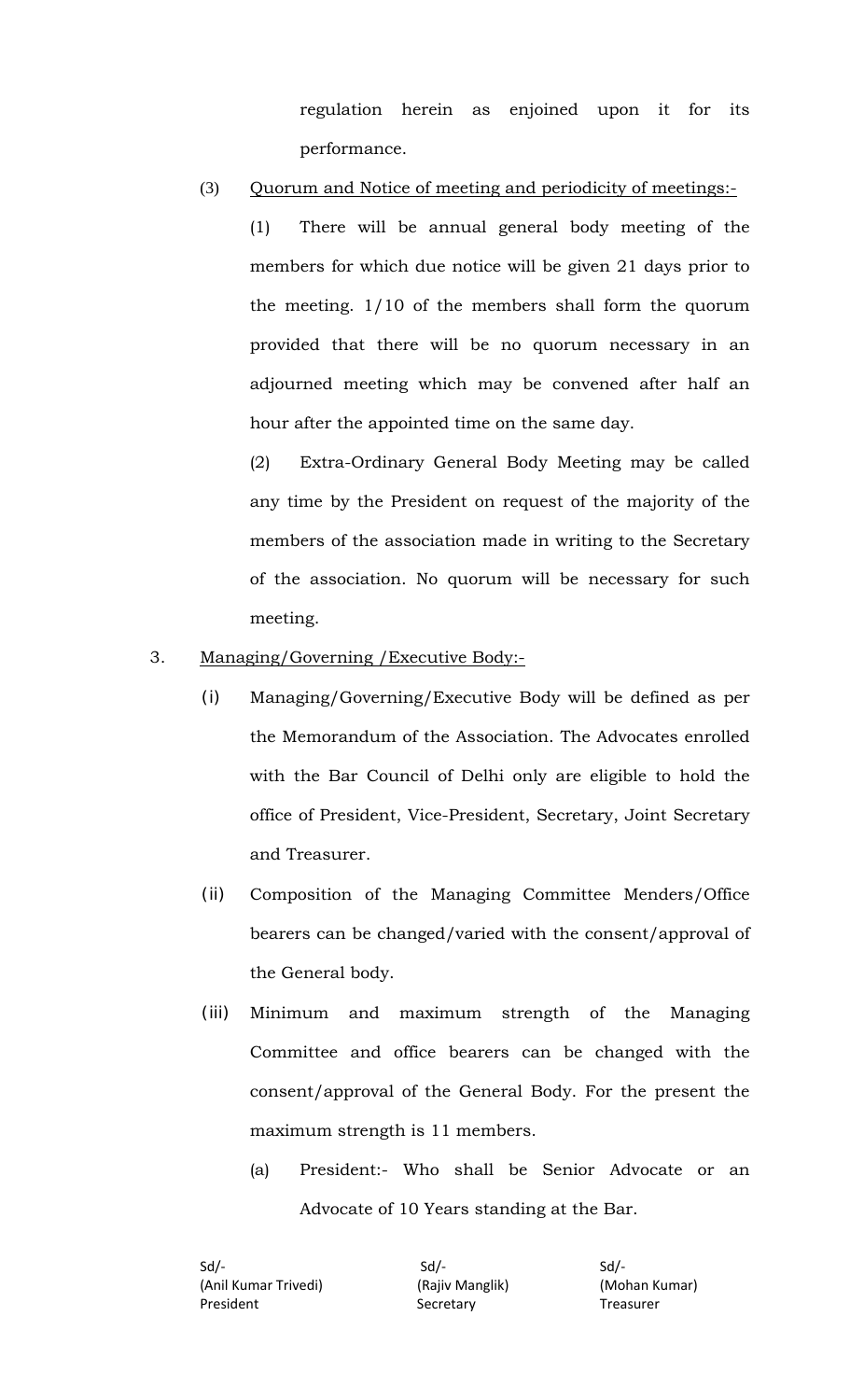- (b) Vice President:- An Advocate of 10 Years standing at Bar.
- (c) Secretary:- An Advocate with 7 Years standing at Bar.
- (d) Joint Secretary:- An Advocate with 5 years standing at Bar.
- (e) Treasurer:- An Advocate with 5 years standing at Bar.
- (f) Executive Members: 6 Members who are advocates and are so elected by the members provided that 2 of them will be nominated by the President of the Association. Out of Six Members One post will be reserved for Lady Member.
- (iv) Elections of the office bearers/Managing Committee members will be by a show of hands unless otherwise decided in the duly convened meeting of the General Body as provided, in the rules and regulations herein failing which it shall be held by secret ballot.
- (v) The terms of the office of the Governing Body i.e. the Managing Committee Members including the office bearers can be changed/varied as provided for carrying out these the same by the General body. The term of office of the first managing committee who formed the association will be one years and thereafter election will be held annually to elect office bearers. Any member elected to an office can contest the election again provided that continuous term in any case does not exceed 2 years.
- (vi) The power and duties of the office bearers are co-existent and are as under and the same cam be varied/directed if necessary by the general body in a meeting of the general body convened. Financial Powers shall be as under: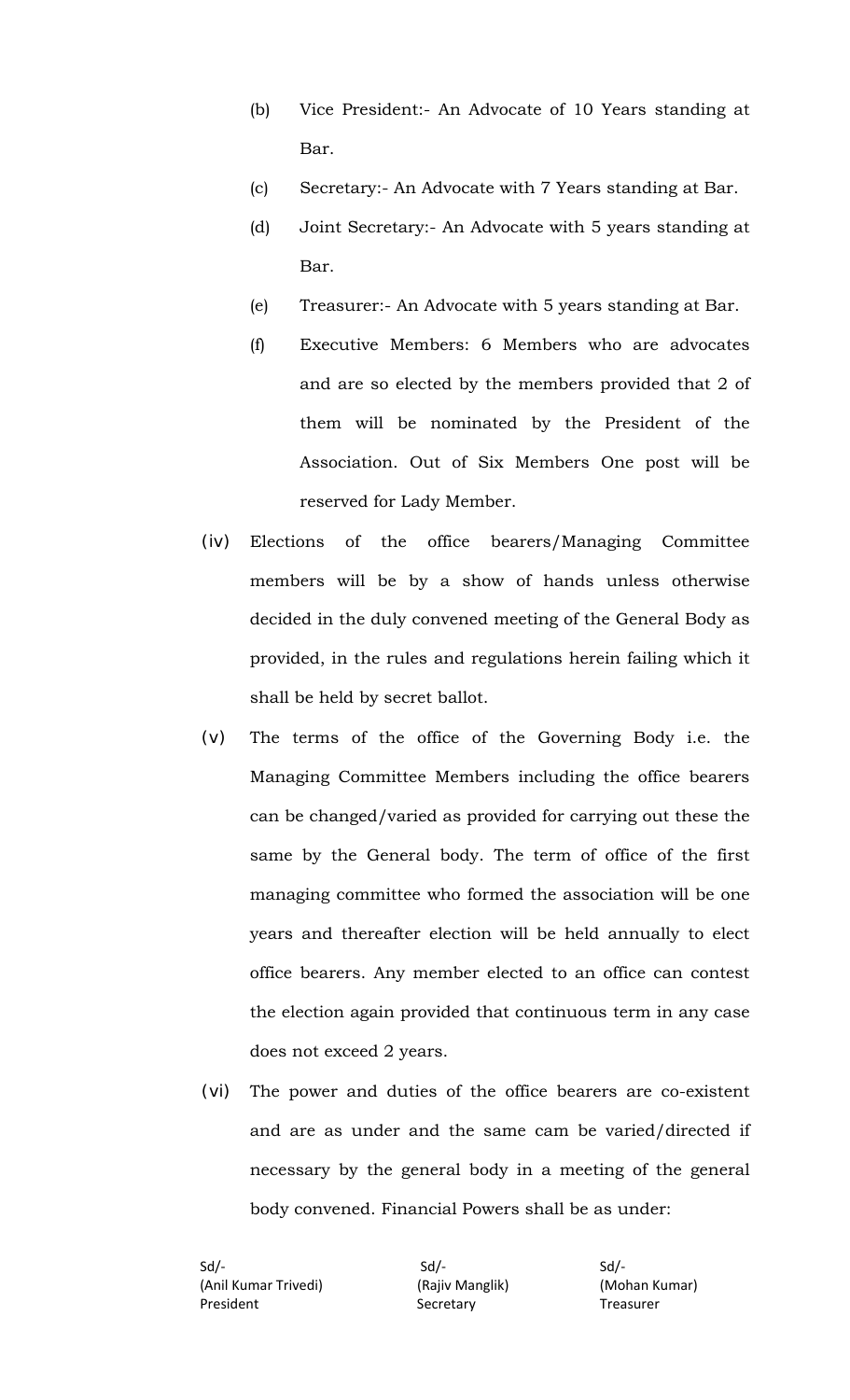- (a) President : All Powers.
- (b) Vice-President: Upto Rs.1000/- per month.
- (c) Secretary: Upto Rs.1000/- per Month.

(Upon items necessary provided funds are available)

- (vii) Transaction of Business: The business will be conducted by vote of office bearers of managing committee members-Ayes and Ayes being recorded by the President or the Vice-President in his absence who is the Chairman in his absence will have overriding power to disagree and in that event his decision shall prevail and decide the issue(s).
- (viii) Notice of the meeting of the Managing Committee will be issued by the President/Secretary and by the Vice-President in the absence when the vacancy of President exists due to his having resigned or being on leave etc. and there is urgent need of convening a meeting of the Managing Committee. The quorum for the managing Committee meeting will be three members including the Office bearers.
- (ix) Filling up of casual vacancies: These vacancies may be filled in a meeting of the managing Committee by nominating any member (s) of the Association to man the vacancy after obtaining consensus of the majority of members attending the managing Committee Meeting.
- 4. Sub Committee, if any

The Sub-committees may be formed for any specific task/purposes as and when deemed necessary by the managing committee or by General Body. The sub-committees will be headed by the office bearers of the association and co-opted members may be inducted from the members of the association. The decision of the President will be final in the matter.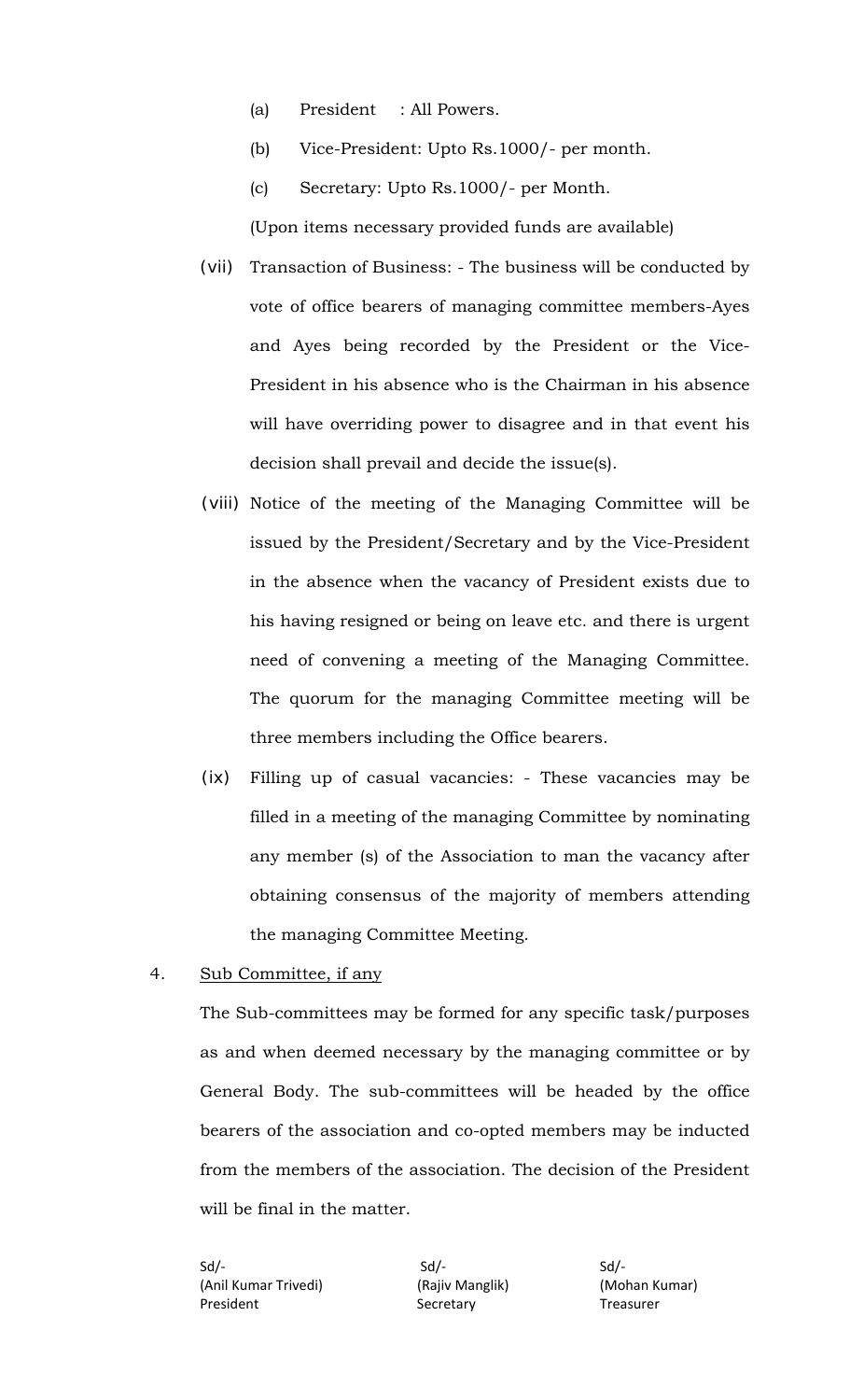#### 5. Sources of income and utilization of funds. :-

(1) From Membership fees purposes and other ways and means maybe explored further and rules and regulations formulated to govern the same.

(2) All the income, earnings, moveable and immovable properties of the society shall be solely utilized and applied towards the promotion of its aims of objects only as set forth in the Memorandum of Association and no portion thereof shall be paid or transferred directly or indirectly by way of dividends, bonus, profits or in any manner whatsoever, to the present or post members of the society or to any person claiming through any one or more of the present or the past members. No member of the society shall have any personal claim on any moveable or immovable properties of the society or make any profits, whatsoever, by virtue of hid membership.

(3) Ways and means to raise funds/donations for the association will be found out in the meetings of the Managing Committee or by the President in his discretion or by Secretary with the consent of President.

6. Financial Year:-

The Financial year of the Association will be from 01st<sup>st</sup> April to the 31st March of the following tear.

7. Audit of accounts:-

The financial year accounts will be audited by the auditor (s) appointed as provided in the Memorandum of Association.

#### 8. Operation of Bank Account:-

The Bank Account (s) to be opened in the any of the Nationalized Bank only. The account shall be operated by joint signature of Treasurer and President or Secretary.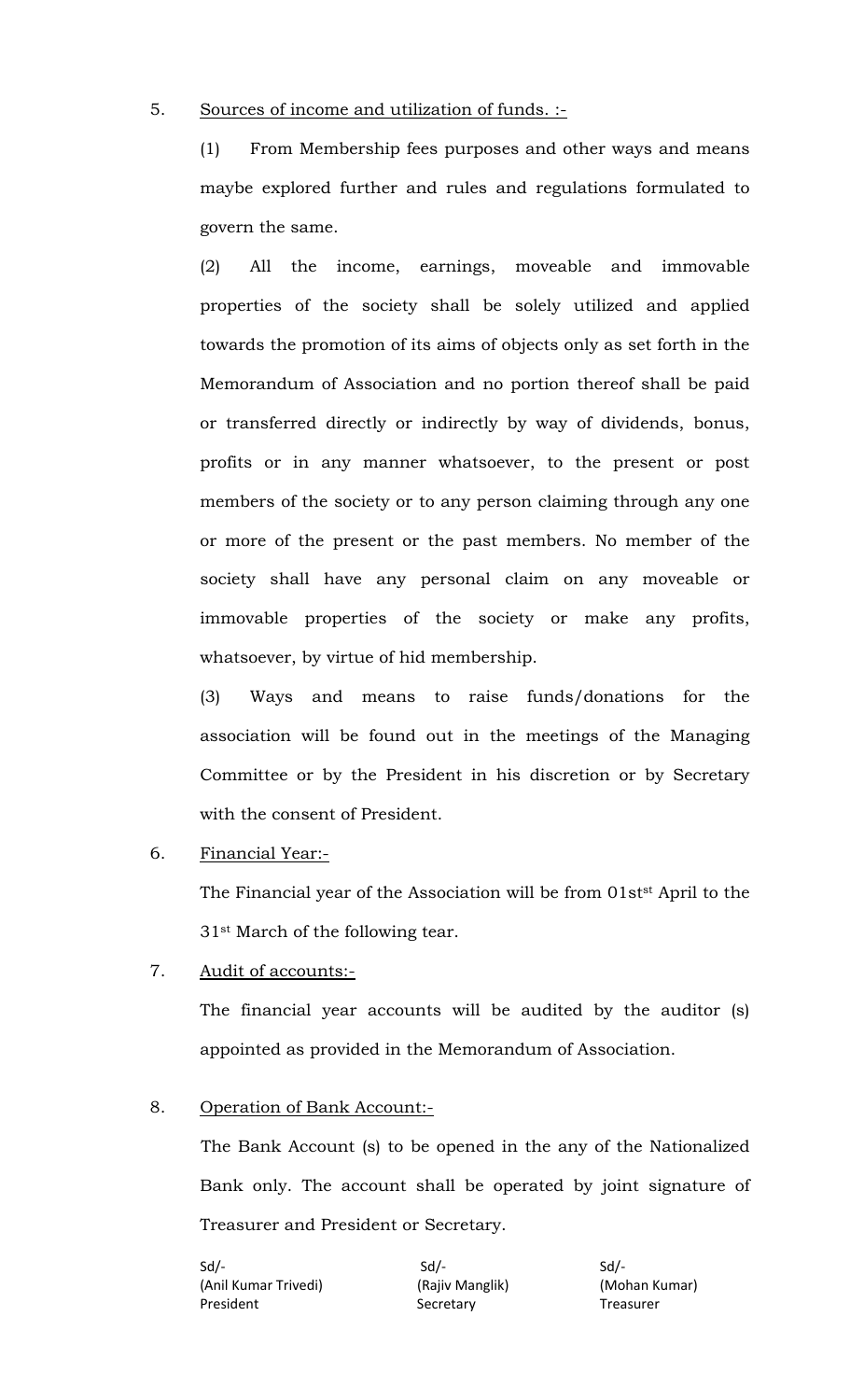## 9. Annual List of Managing/Governing Body:-

Once in every year a list of the office bearers and members of the Managing Committee to be filed with the Registrar of Societies, Delhi.

## 10. Legal Proceedings:-

The Association may be sued in the name of the President/ Secretary as per provision laid down in the societies Registration Act, 1860 as applicable to the U.T. of Delhi.

## 11. Amendment/alteration, extension or abridgement:-

Any amendment in the memorandum of association of rules, purposes aims and objects or change of name, will be carried out in accordance with procedure laid down in Section 12 and 12A of the Society Registration Act, 1860.

## 12. Dissolution and adjustment of affairs:-

If the society needs to be dissolved it should be dissolved as per provision laid down under Session 13 and 14 of the Societies Registration act, 2860 as applicable to the U.T. of Delhi.

## 13. Application of the Act:-

All the provisions under all the Sections of the Societies Registration Act 1860 as applicable to the U.T. of Delhi shall apply to this Association.

### 14. Essential Certificate

"Certified that this is the correct version of the Rules and Regulation of the Society i.e. Association.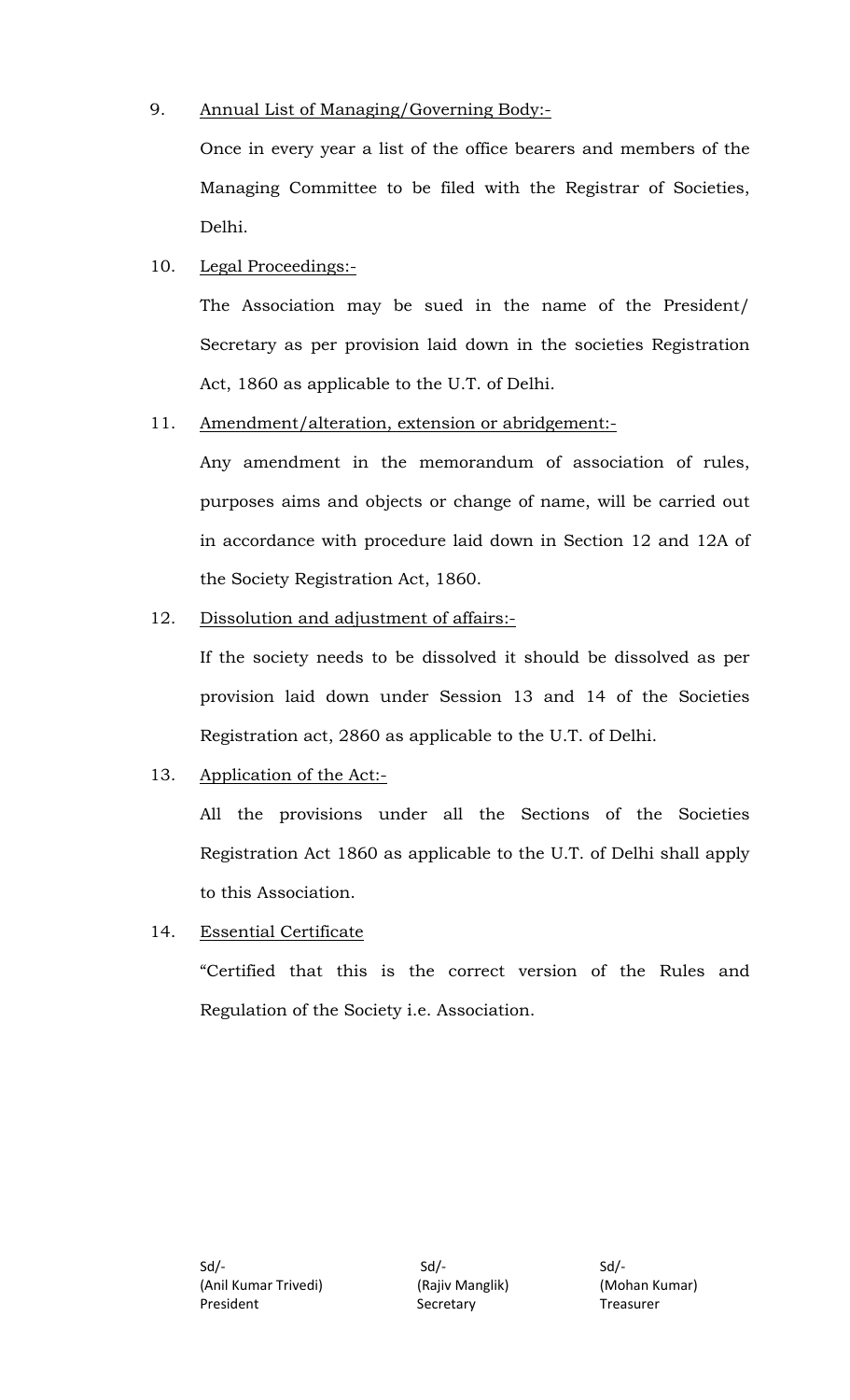#### **Amendment No 1**

The following amendment to the rules was carried out by the GBM held on 24 May 2013.

The GBM passed the resolution to amend the last sentence of the Rule

3 (v). The amended rule shall read as under: -

"3 (v) The term of the office of the Governing Body, i.e. the Managing Committee members including the office bearers can be changed/ varied as provided for carrying out these the same by the General body. The term of office of first managing committee who formed the Association will be one year and thereafter elections will be held annually to elect office bearers. Any member elected to an office can contest election again provided that continuous term in any case does not exceed 2 years which can be further extended by the consent of GBM on year to year basis."